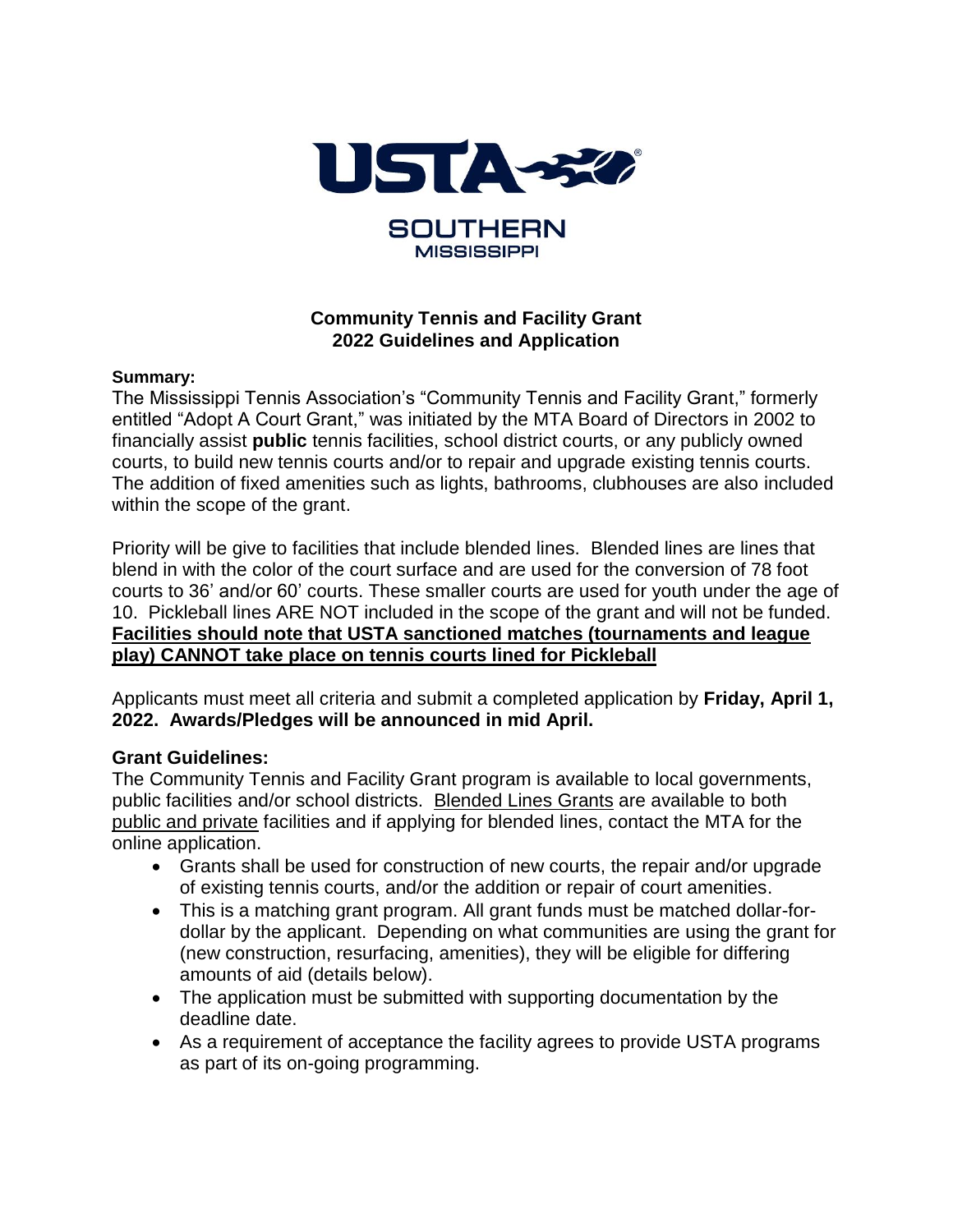## **GRANT LEVELS & GUIDELINES Breakdown of What Communities are Eligible for:**

### - **Level 1 – \$10,000 grant**

Applicants that propose to build at least 2 new tennis courts will be eligible for up to \$10,000 provided they spend at least \$20,000 on the total project.

### - **Level 2 - \$7,500 grant**

Applicants that propose to **resurface** 4 or more courts are eligible to receive *up to* \$7,500 provided they spend at least \$15,000 total on the project.

### - **Level 3 - \$5,000 grant**

Applicants that propose to resurface at least 2 courts will be eligible for *up to* a \$5,000 reimbursement provided they spend at least \$10,000.

### - **Level 4 - \$3,500**

Applicants that propose to add the following amenities will be eligible for up to \$3,500 provided they have receipts of up to \$7,000 (windscreens, nets, benches, pavilions, other court amenities)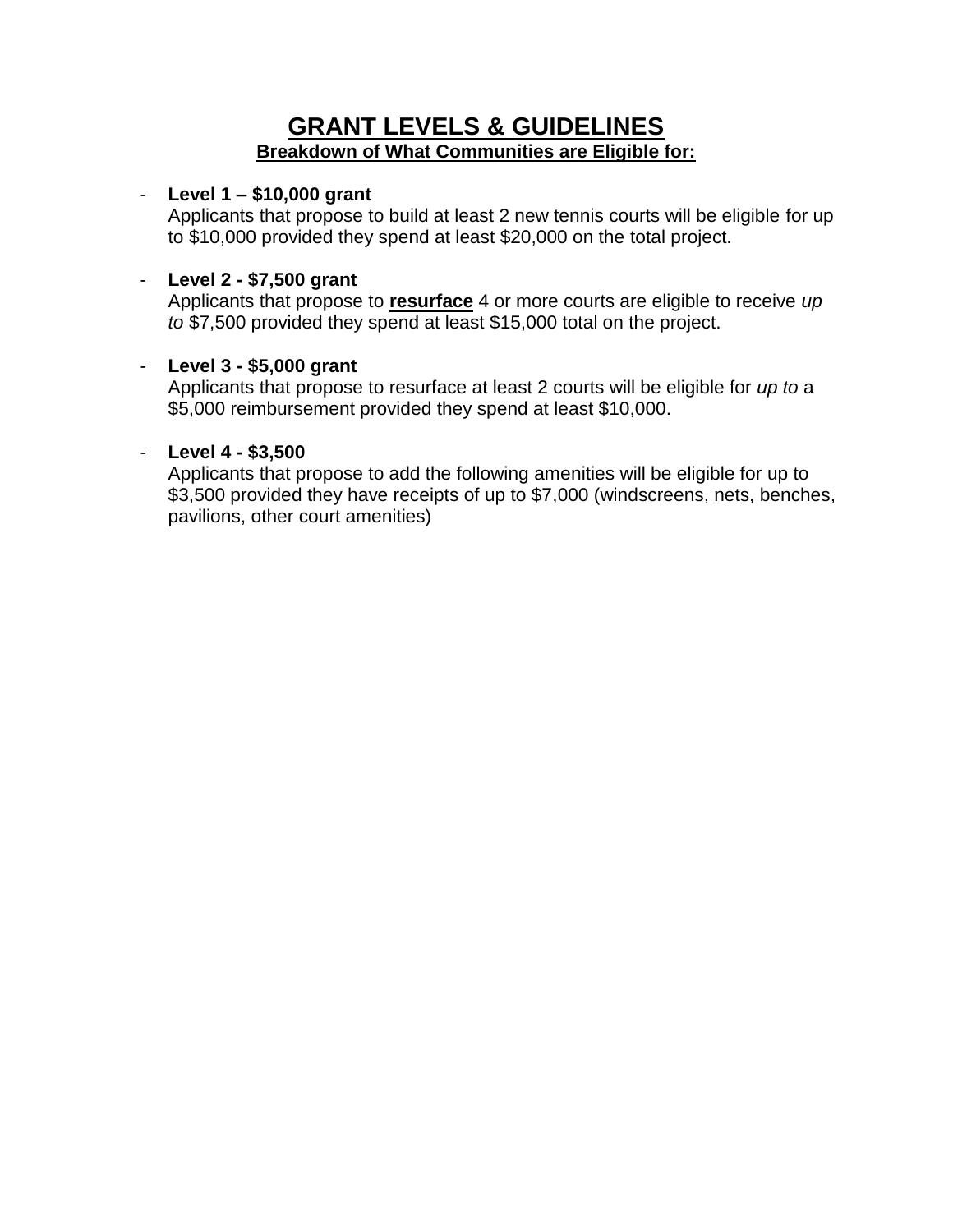

# 2022 Community Tennis and Facility Grants **Grant Application Form**

## **A. Facility Information:**

1. Name of Local government, Facility or School District

|  | 2. Describe the scope of your project (court construction, resurfacing & <b>how</b> |
|--|-------------------------------------------------------------------------------------|
|  | many courts you want to improve, what type of amenities will you add)               |

\_\_\_\_\_\_\_\_\_\_\_\_\_\_\_\_\_\_\_\_\_\_\_\_\_\_\_\_\_\_\_\_\_\_\_\_\_\_\_\_\_\_\_\_\_\_\_\_\_\_\_\_\_\_\_\_

| 2. USTA Member Organization number ______________________                        |                                                                              |  |
|----------------------------------------------------------------------------------|------------------------------------------------------------------------------|--|
|                                                                                  |                                                                              |  |
|                                                                                  |                                                                              |  |
| 5. Is the proposal for new courts or existing court repair? ____________________ |                                                                              |  |
|                                                                                  | 6. Is the facility Public or Private?                                        |  |
|                                                                                  | 7. Current number of courts ____________ Type of Surface __________          |  |
|                                                                                  |                                                                              |  |
| 8. Are the courts handicap accessible? _____________                             |                                                                              |  |
|                                                                                  | 9. Estimated number of players participating in USTA adult or junior leagues |  |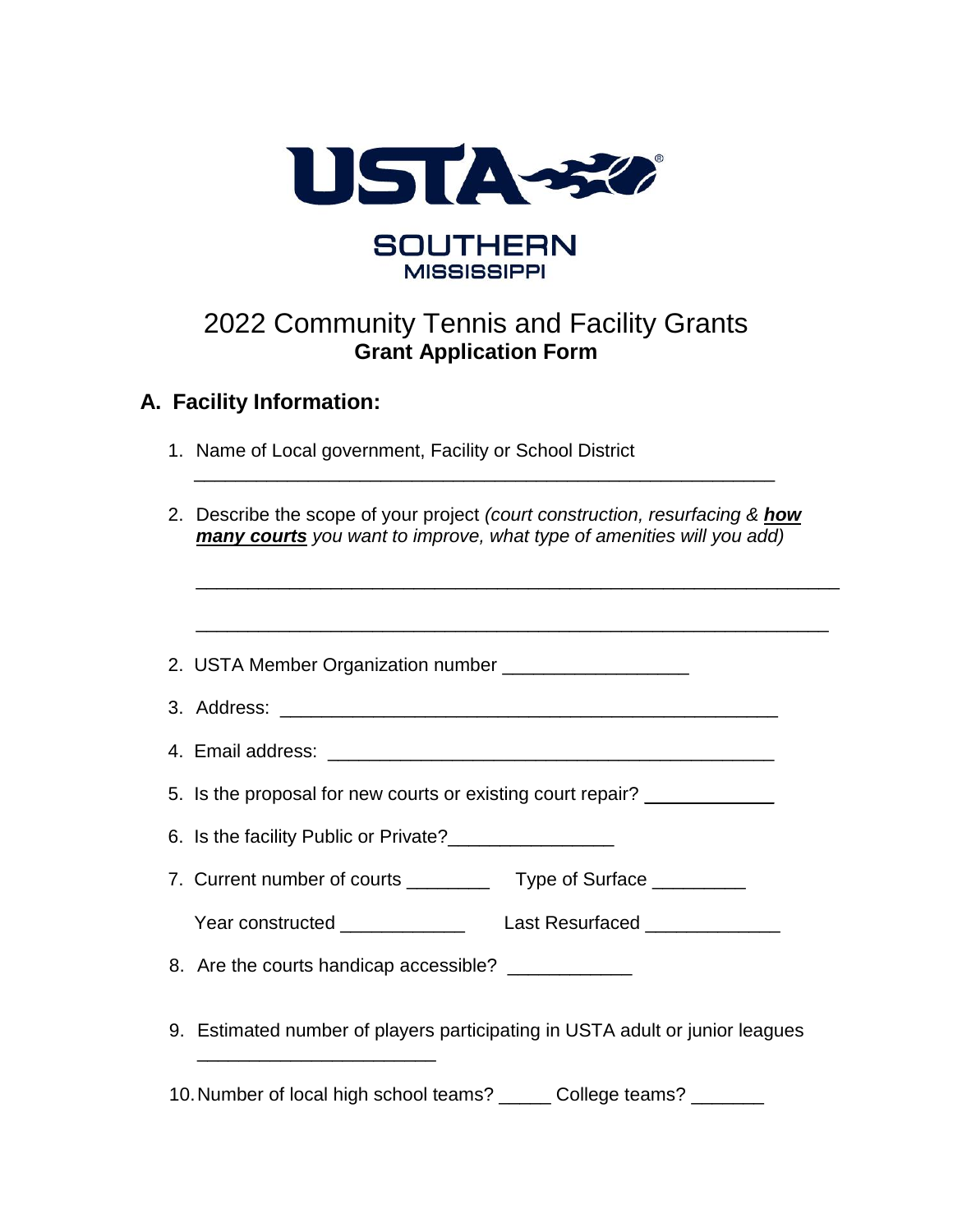## **Facility Potential:**

• USTA programs currently offered in your community.

*(For example, USTA adult leagues, USTA Jr. Team Tennis, USTA sanctioned tournaments, Ready to Rally, etc.)*

\_\_\_\_\_\_\_\_\_\_\_\_\_\_\_\_\_\_\_\_\_\_\_\_\_\_\_\_\_\_\_\_\_\_\_\_\_\_\_\_\_\_\_\_\_\_\_\_\_\_\_\_\_\_\_\_\_\_

- Programs you would offer with new or improved courts \_\_\_\_\_\_\_\_\_\_\_\_\_
- Briefly describe how the grant will enhance the game of tennis in your community.
- **Will the public be allowed to use the courts? \_\_\_\_\_\_\_\_. May the courts be reserved for USTA League play?** \_\_\_\_\_\_\_\_\_\_\_\_

\_\_\_\_\_\_\_\_\_\_\_\_\_\_\_\_\_\_\_\_\_\_\_\_\_\_\_\_\_\_\_\_\_\_\_\_\_\_\_\_\_\_\_\_\_\_\_\_\_\_\_\_\_\_\_\_\_\_\_\_\_\_

 $\frac{1}{2}$  ,  $\frac{1}{2}$  ,  $\frac{1}{2}$  ,  $\frac{1}{2}$  ,  $\frac{1}{2}$  ,  $\frac{1}{2}$  ,  $\frac{1}{2}$  ,  $\frac{1}{2}$  ,  $\frac{1}{2}$  ,  $\frac{1}{2}$  ,  $\frac{1}{2}$  ,  $\frac{1}{2}$  ,  $\frac{1}{2}$  ,  $\frac{1}{2}$  ,  $\frac{1}{2}$  ,  $\frac{1}{2}$  ,  $\frac{1}{2}$  ,  $\frac{1}{2}$  ,  $\frac{1$ 

Do you have certified teaching professionals available in your community?

## **C. Funding Information:**

- What is the monetary amount requested through this grant:
- **Estimate the cost of the total project** \_\_\_\_\_\_\_\_\_\_\_\_\_\_\_\_\_\_\_\_\_\_\_.
- Name of the person/company preparing the estimate \_\_\_\_\_\_\_\_\_\_\_\_\_\_\_\_\_\_\_\_\_\_\_\_\_\_\_\_

\_\_\_\_\_\_\_\_\_\_\_\_\_\_\_\_\_\_\_\_\_\_\_\_\_\_\_\_\_\_\_\_\_\_\_\_\_\_\_\_\_\_\_\_\_\_\_\_\_\_\_\_\_\_\_\_\_

• Amount of committed local funds:

\_\_\_\_\_\_\_\_\_\_\_\_\_\_\_\_\_\_\_\_\_\_\_\_\_\_\_\_\_\_\_\_\_\_\_\_\_\_\_\_\_\_\_\_\_\_\_\_\_\_.

• Have you applied for other USTA grants or federal assistance?